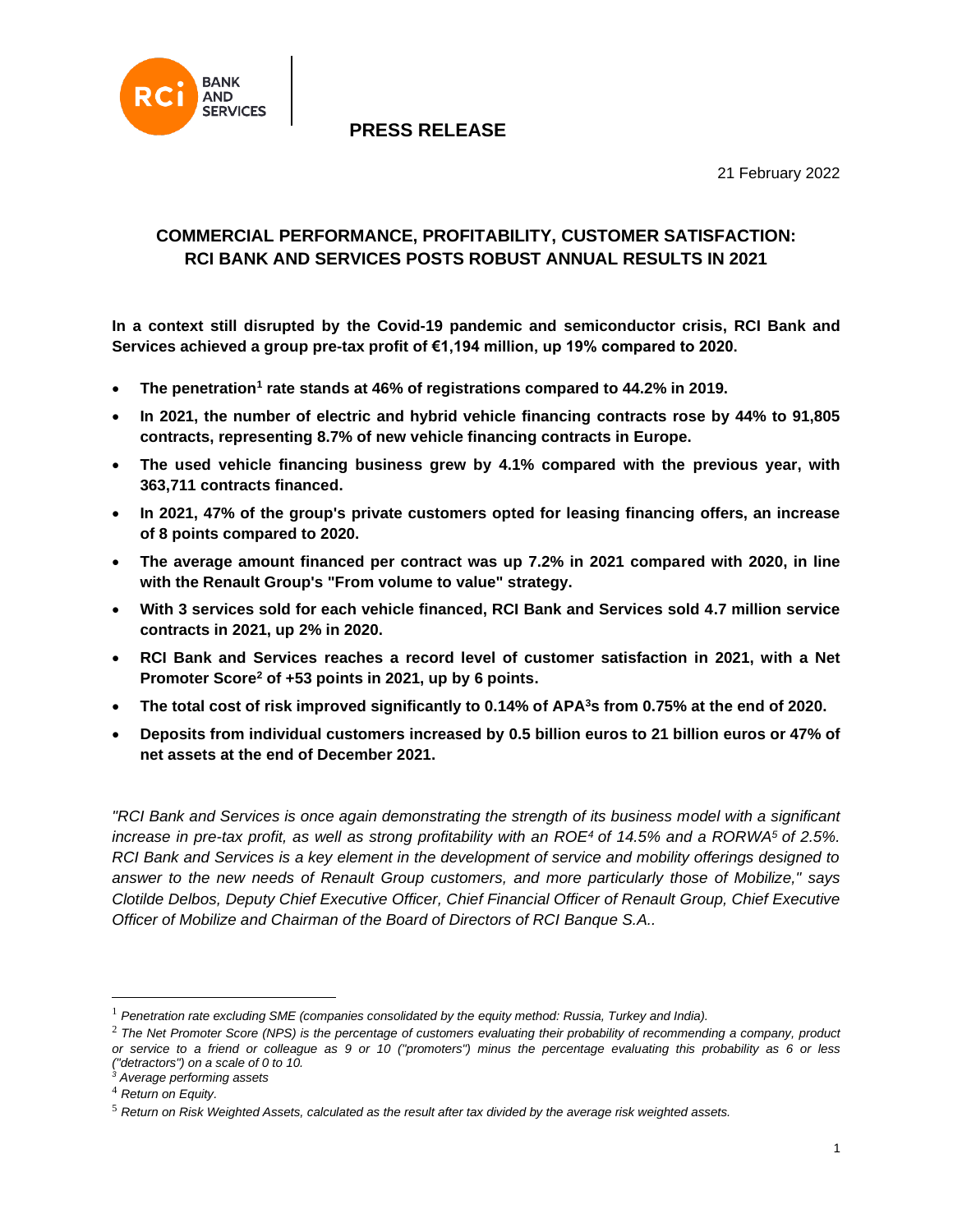

*"In 2021, we have strongly invested in the modernization of RCI Bank and Services to respond to the new usages of our customers by offering more flexible offers on electric vehicles or car subscription, with the*  acquisition of Bipi, the leading platform in this segment. In addition, we have launched 100% online financing in several major countries for the group. This is reflected in a record level of customer *recommendation, making RCI Bank and Services a benchmark among captives and banks,"* explains João Leandro, Chief Executive Officer of RCI Bank and Services.

### **ROBUST COMMERCIAL PERFORMANCE AND INCREASE OF THE AVERAGE AMOUNT FINANCED**

In a still disrupted automotive environment, where manufacturers have focused on a strategy of creating value rather than volume, the sales of the Alliance brands reached 2.8 million vehicles in 2021. RCI Bank and Services' penetration rate stands at 46%<sup>6</sup>, up 1.8 points compared to 2019<sup>7</sup>, before the health crisis.

RCI Bank and Services financed 1,415,841 contracts in 2021, down 6.9% compared with 2020. Despite this drop, new financings (excluding cards and personal loans) amounted to 17.8 billion euros, down 0.2% thanks to a 7.2% increase in average amounts financed. Excluding the negative foreign exchange effect of 92 million euros, new financings increased by 0.4%.

The used car vehicle financing business grew by 4.1% compared with the previous year, with 363,711 contracts financed.

With 91,805 financing contracts for electric and hybrid vehicles, an increase of 44% compared with 2020, RCI Bank and Services is supporting the Alliance in its efforts to reduce its carbon footprint. The share of leasing offers also increased in 2021 and represents 47% of new vehicle financing contracts in the private customer segment, an increase of 8 points.

The number of services sold in 2021 represents 4.7 million insurance and service contracts, up 2%, 72% of which are related to the customer or the usage of the car. With 3 services sold for each vehicle financed in 2021, RCI Bank and Services sets a new record.

In 2021, the group reaches a record level of customer recommendation, with a Net Promoter Score<sup>8</sup> of +53 points, up 6 points in 2020, making RCI Bank and Services a benchmark in the automotive captive market and banks.

<sup>6</sup> *Penetration rate excluding SME (companies consolidated by the equity method: Russia, Turkey and India).*

<sup>7</sup> *The intervention rate is 1.5 points lower than in 2020, due to a more company oriented mix of registrations (+3 points compared to 2020) and a desire to refocus on the most profitable financing channels.*

<sup>8</sup> *The Net Promoter Score (NPS) is the percentage of customers evaluating their probability of recommending a company, product or service to a friend or colleague as 9 or 10 ("promoters") minus the percentage evaluating this probability as 6 or less ("detractors") on a scale of 0 to 10.*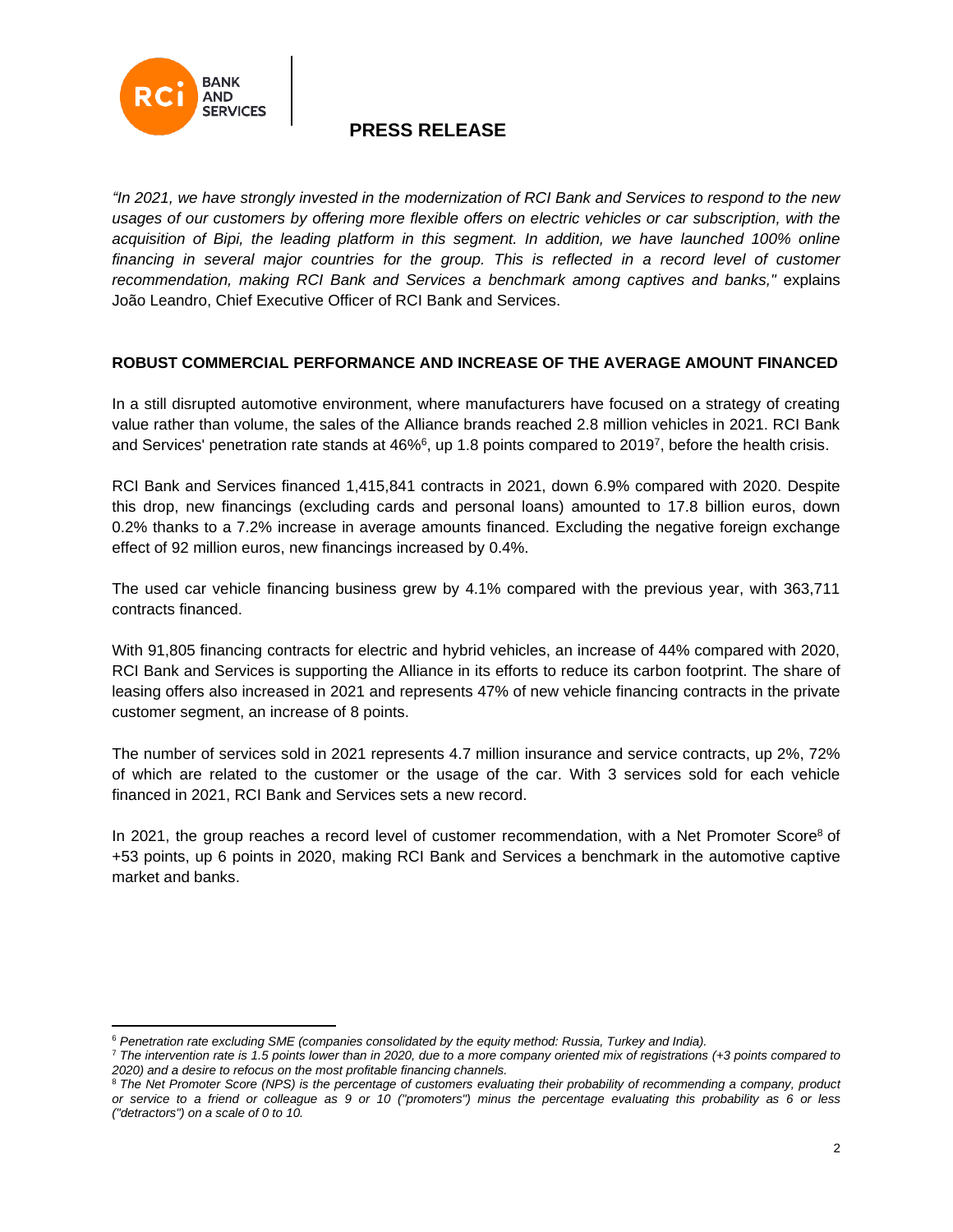

### **A ROBUST FINANCIAL PERFORMANCE THANKS TO A SIGNIFICANT IMPROVEMENT OF THE COST OF RISK**

The average performing assets stood at 44.8 billion euros, down -4.6% compared to the end of 2020, heavily impacted by the 23.4% drop in average performing assets related to the Wholesale activity, which stood at 7.1 billion euros impact of the semiconductor shortage on the manufacturing of new cars, and the inventory optimization in the dealer network for Renault Group brands.

Excluding the negative foreign exchange rate effect of -59.1 million euros, average performing assets directly linked to the Retail activity in 2021 amounted to 37.6 billion euros, up slightly by 0.2%, thanks to the good level of new financings in 2021 in a still difficult context.

Net banking income amounted to 1,828 million euros, down 6.5% compared to 2020, in line with the 4.6% decline in average performing assets. Net banking income as a percentage of NPAs was 4.08%.

Operating costs totalize 570 million euros, improving by 15 million euros compared to 2020. RCI Bank and Services is an integral part of the Renault Group's plan to reduce fixed costs.

The cost of risk for Retail (financing for private and business) stands at 0.26% of APMs at end-2021, compared with 0.89% of APMs at end-2020. This very good level is explained by the improvement in risk parameters and by a return to normal recovery processes, which had been heavily impacted by the strict lockdowns in 2020, particularly in France, Italy, Brazil, and Spain. The IFRS 9 prospective provisions update resulted in a provision of 3 million euros over 2021 compared to a provision of 66.8 million euros over 2020.

The cost of risk for Wholesale (financing for dealerships) stands at -0.52% of APM at end-2021 compared to a provision of 0.18% at the end of 2020. This improvement is linked to the decline in dealer outstanding's and also to the update of the IFRS 9 forward-looking provisioning, with a reversal of 14.5 million euros over 2021 compared with an allocation of 22.7 million euros over 2020.

Pre-tax income stands at 1,194 million euros, compared with 1,003 million euros at the end of 2020. This growth is primarily the result of an improvement in the cost of risk.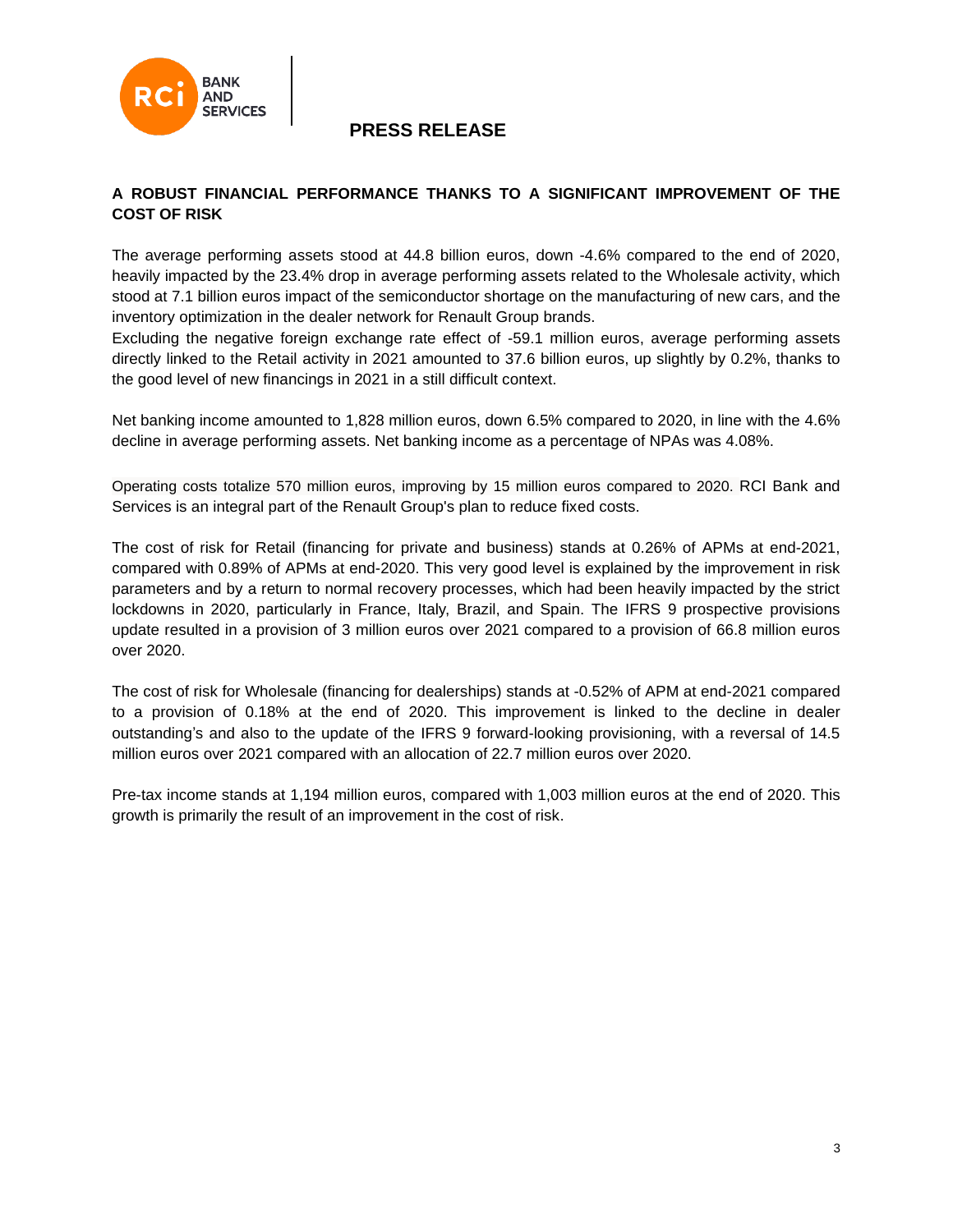

### **IN A CONTEXT OF LOW FINANCING REQUIREMENTS, RCI BANK AND SERVICES CONTINUES TO DIVERSIFY ITS FINANCING SOURCES**

In the absence of growth in the commercial portfolio, funding needs remained modest and the group took a number of initiatives to reduce its liquidity reserve, which had reached an all-time high level at the end of 2020. In this context, RCI Bank and Services has not issued on the bond market and has sought to slow the pace of growth in customer deposits, which have nevertheless increased by 0.5 billion euros since December 2020 to 21 billion euros, representing a growth of 2.6% compared with 15% for the year 2020. To diversify its funding sources, in July the group deployed its savings business in the Netherlands through the fintech Raisin and placed a public securitization backed by car loans in Germany for 900 million euros of senior securities (of which 200 million euros was self-subscribed).

### **NUMEROUS ACHIEVEMENTS IN LINE WITH THE GROUP'S STRATEGIC PRIORITIES**

In 2021, RCI Bank and Services achieved its objectives on its four strategic priorities:

- 1. **Providing more digital journeys to customers**: 100% online purchase and financing paths are now available to Renault customers in Italy, France, and Brazil. In 2022, RCI Bank and Services will play a key role in marketing the Renault Megane E Tech and Nissan Ariya, which Alliance customers will be able to order and finance entirely online.
- 2. **Moving from selling cars to selling kilometers:** in July 2021, RCI Bank and Services acquired Bipi, a startup specializing in car subscription services now operating in Spain, France, Italy and the Netherlands and will support the development of its business in Europe in 2022. RCI Bank and Services will also develop its operational leasing business, which will provide the number of used vehicles needed to develop its subscription business and continue its growth in the used vehicle segment.
- 3. **Strengthening and optimizing its business model**: thanks to the control of its cost of risk, RCI Bank and Services has maintained a high level of profitability and achieved a RORWA of 2.5%.
- 4. **Developing new working methods:** because the company's performance is based on collective intelligence, RCI Bank and Services has in particular set up tribes, of which more than 300 employees are already members. To meet new customer expectations even more quickly, more than 250 employees have been trained in design thinking and agile methods.

All these priorities will be guided by the purpose of RCI Bank and Services. "As a partner who cares for all its customers we build innovative financial services to create sustainable mobility for all." Co-constructed by its employees, it expresses the meaning of RCI Bank and Services' actions and commitment to all its stakeholders and society. It will be reinforced by a sustainable strategy which is currently being developed and will soon be presented to the Board of Directors. This strategy will aim to develop initiatives relating to climate change, environmental impacts, well-being at work, diversity and inclusion.

To achieve all these objectives, the RCI Bank and Services teams will rely on 4 group values: We do the right thing, We embrace the difference, We act with optimism and We think big, start small and scale fast.